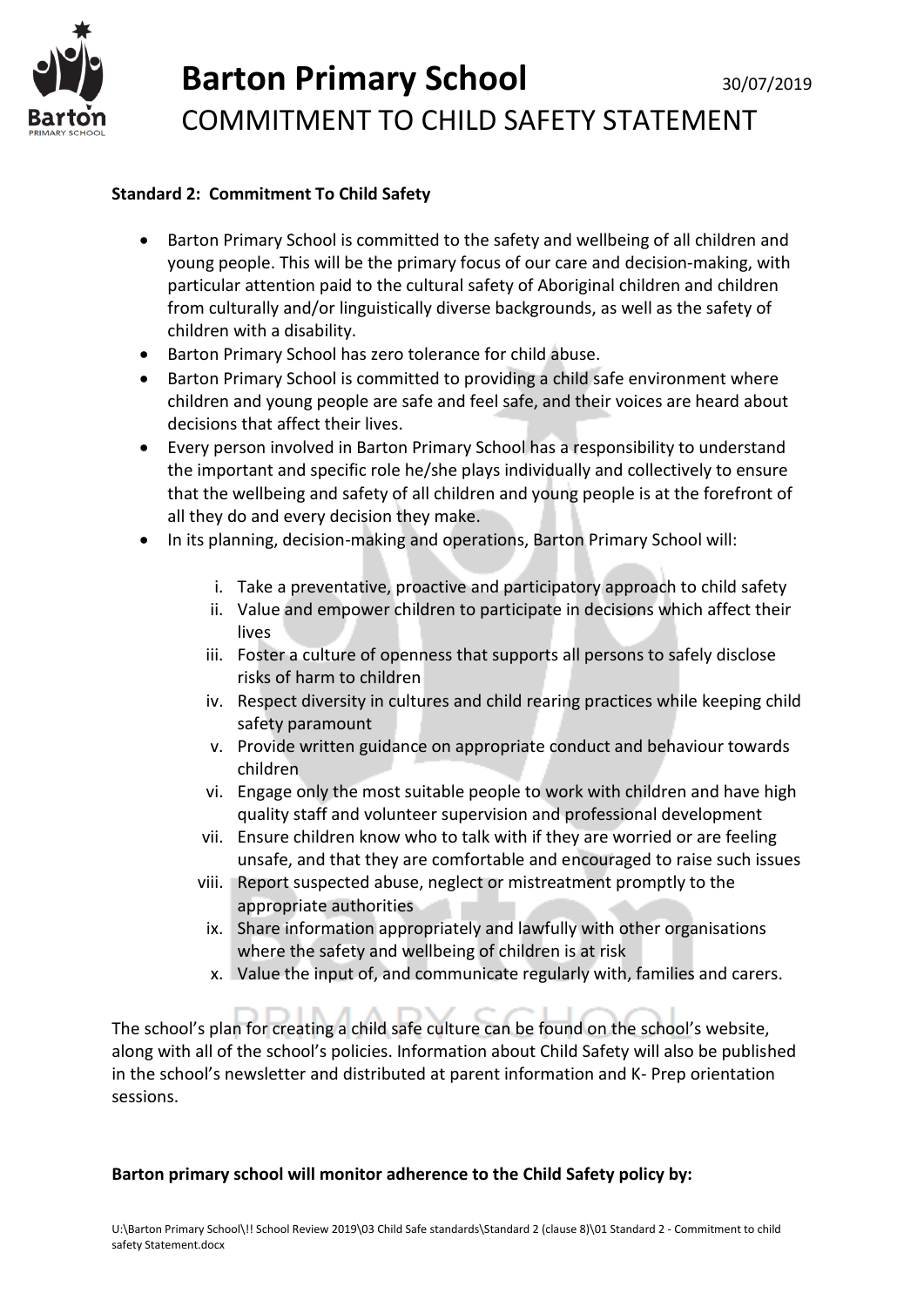

# **Barton Primary School** 30/07/2019 COMMITMENT TO CHILD SAFETY STATEMENT

- Barton Primary School's culture encourages staff to raise, discuss and scrutinise concerns making it more difficult for abuse to occur and remain hidden.
- School leaders and managers will ensure that each person understands their role, responsibilities and behaviour expected in protecting children and young people from abuse and neglect. Staff will comply with the school's Staff Code of Conduct and with other relevant Standards and Codes. The school's Staff Code of Conduct sets out clear awareness of the difference between appropriate and inappropriate behaviour. *(Also refer to the Victorian Institute of Teaching, Victorian Teachers Professional Codes of Conduct and Ethics)*
- School leaders will communicate with community members to ensure that they understand their role, responsibilities and behaviour expected in protecting children and young people from abuse and neglect. Community members and School Council will comply with the school's Community Code of Conduct and the School Council Code of Conduct.
- The school applies best practice standards in the recruitment and screening of staff and will take all reasonable steps to ensure that it engages the most suitable and appropriate people. We will ensure that staff induction, education and training programs are a vital part of our commitment to safeguarding children and young people from abuse and neglect. National Criminal History Records checks and Working with Children Checks will be required according to the school's NCHRC and WWC Policy.
- The school has clear expectations for staff and volunteers in making a report about a child or young person who may be in need of protection. Immediate action should include reporting their concerns to DHHS Child Protection or another appropriate agency and notifying the principal or a member of the school leadership team of their concerns and the reasons for those concerns. *(Refer to the school's Mandatory Reporting Policy)*
- The school believes the wellbeing of children and young people is paramount, and is vigilant in ensuring proper risk management processes are implemented. The school recognises there are potential risks to children and young people and will adopt a risk management approach by undertaking preventative measures.
- The school has developed a safe, inclusive and supportive environment that involves and communicates with children, young people and their parents/care givers. We encourage child and parent/care giver involvement and engagement that informs safe school operations and builds the capability of children and parents/care givers to understand their rights and their responsibilities.
- Considerable importance is placed on safeguarding the confidentiality and privacy of information about particular children and their families. Processes for the collection, use and storage of information is included in school policies. *(Refer to the schools Privacy Policy)*

This commitment to child safety statement will be reviewed if legislative or other changes require in the interim or no later than December 2020.

#### **Evaluation**